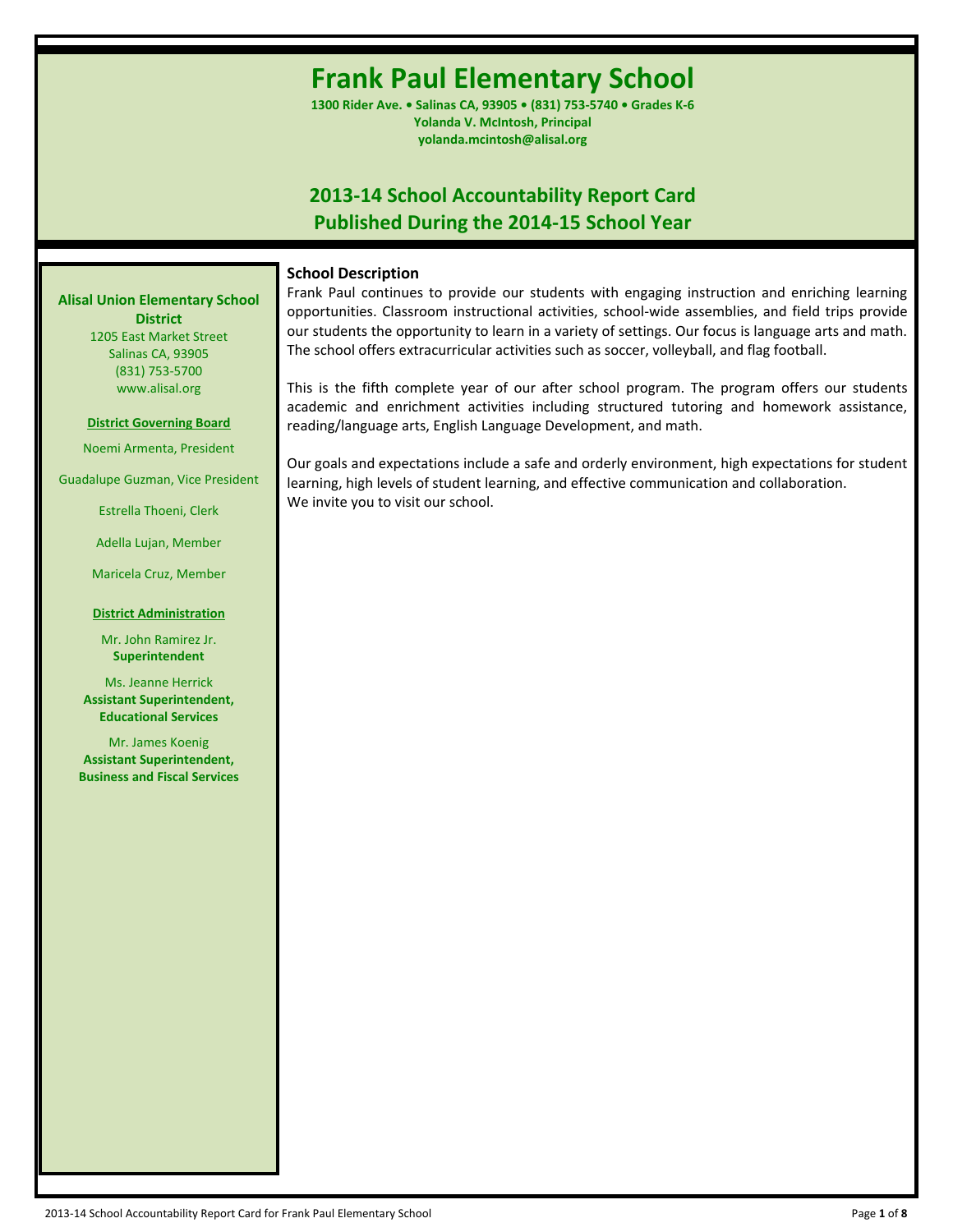# **About the SARC**

Every school in California is required by state law to publish a School Accountability Report Card (SARC), by February 1 of each year. The SARC contains information about the condition and performance of each California public school. Under the Local Control Funding Formula (LCFF) all local educational agencies (LEAs) are required to prepare a Local Control Accountability Plan (LCAP), which describes how they intend to meet annual school-specific goals for all pupils, with specific activities to address state and local priorities. Additionally, data reported in an LCAP is to be consistent with data reported in the SARC.

- For more information about SARC requirements, see the California Department of Education (CDE) SARC Web page at http://www.cde.ca.gov/ta/ac/sa/.
- View this SARC online at the school and/or LEA Web sites.
- For more information about the LCFF or LCAP, see the CDE LCFF Web page at http://www.cde.ca.gov/fg/aa/lc/.
- For additional information about the school, parents and community members should contact the school at (831) 753-5740.

| 2013-14 Student Enrollment by Grade Level |                           |  |  |  |  |
|-------------------------------------------|---------------------------|--|--|--|--|
| <b>Grade Level</b>                        | <b>Number of Students</b> |  |  |  |  |
| Kinder.                                   | 137                       |  |  |  |  |
| Gr. 1                                     | 119                       |  |  |  |  |
| Gr. 2                                     | 125                       |  |  |  |  |
| Gr.3                                      | 122                       |  |  |  |  |
| Gr. 4                                     | 117                       |  |  |  |  |
| Gr. 5                                     | 114                       |  |  |  |  |
| Gr. 6                                     | 130                       |  |  |  |  |
| <b>Total</b>                              | 864                       |  |  |  |  |

| 2013-14 Student Enrollment by Group     |                                    |  |  |  |  |
|-----------------------------------------|------------------------------------|--|--|--|--|
| <b>Group</b>                            | <b>Percent of Total Enrollment</b> |  |  |  |  |
| <b>Black or African American</b>        | 0.0                                |  |  |  |  |
| American Indian or Alaska Native        | 0.0                                |  |  |  |  |
| Asian                                   | 0.0                                |  |  |  |  |
| <b>Filipino</b>                         | 0.5                                |  |  |  |  |
| <b>Hispanic or Latino</b>               | 92.7                               |  |  |  |  |
| <b>Native Hawaiian/Pacific Islander</b> | 0.1                                |  |  |  |  |
| White                                   | 0.3                                |  |  |  |  |
| <b>Two or More Races</b>                | 0.0                                |  |  |  |  |
| <b>Socioeconomically Disadvantaged</b>  | 85.9                               |  |  |  |  |
| <b>English Learners</b>                 | 79.3                               |  |  |  |  |
| <b>Students with Disabilities</b>       | 4.3                                |  |  |  |  |

# **A. Conditions of Learning**

#### **State Priority: Basic**

The SARC provides the following information relevant to the Basic State Priority (Priority 1):

- Degree to which teachers are appropriately assigned and fully credentialed in the subject area and for the pupils they are teaching;
- Pupils have access to standards-aligned instructional materials; and
- School facilities are maintained in good repair.

| <b>Teacher Credentials</b>                         |           |           |       |  |  |  |  |
|----------------------------------------------------|-----------|-----------|-------|--|--|--|--|
| <b>Frank Paul Elementary School</b>                | $12 - 13$ | $13 - 14$ | 14-15 |  |  |  |  |
| <b>Fully Credentialed</b>                          | 27        | $26$ out  | 28    |  |  |  |  |
| <b>Without Full Credential</b>                     | 0         | 0         | 1     |  |  |  |  |
| <b>Teaching Outside Subject Area of Competence</b> | O         | 0         | 0     |  |  |  |  |
| <b>Alisal Union Elementary School District</b>     | $12 - 13$ | $13 - 14$ | 14-15 |  |  |  |  |
| <b>Fully Credentialed</b>                          |           |           | 299   |  |  |  |  |
| <b>Without Full Credential</b>                     |           |           | 19    |  |  |  |  |
| Teaching Outside Subject Area of Competence        |           |           | n     |  |  |  |  |

| <b>Teacher Misassignments and Vacant Teacher Positions at this School</b> |  |  |  |  |  |  |  |
|---------------------------------------------------------------------------|--|--|--|--|--|--|--|
| <b>Frank Paul Elementary School</b><br>$12 - 13$<br>$13 - 14$<br>14-15    |  |  |  |  |  |  |  |
| <b>Teachers of English Learners</b>                                       |  |  |  |  |  |  |  |
| <b>Total Teacher Misassignments</b>                                       |  |  |  |  |  |  |  |
| <b>Vacant Teacher Positions</b>                                           |  |  |  |  |  |  |  |

\* "Misassignments" refers to the number of positions filled by teachers who lack legal authorization to teach that grade level, subject area, student group, etc. Total Teacher Misassignments includes the number of Misassignments of Teachers of English Learners.

## **Core Academic Classes Taught by Highly Qualified Teachers**

| 2013-14 Percent of Classes In Core Academic Subjects<br>Core Academic Classes Taught by Highly Qualified Teachers                              |                     |      |  |  |  |  |
|------------------------------------------------------------------------------------------------------------------------------------------------|---------------------|------|--|--|--|--|
| <b>Not Taught by Highly</b><br><b>Taught by Highly</b><br><b>Location of Classes</b><br><b>Qualified Teachers</b><br><b>Qualified Teachers</b> |                     |      |  |  |  |  |
| <b>This School</b><br>97.0<br>3.0                                                                                                              |                     |      |  |  |  |  |
|                                                                                                                                                | <b>Districtwide</b> |      |  |  |  |  |
| <b>All Schools</b>                                                                                                                             | 94.0<br>6.0         |      |  |  |  |  |
| <b>High-Poverty Schools</b><br>6.0<br>94.0                                                                                                     |                     |      |  |  |  |  |
| <b>Low-Poverty Schools</b>                                                                                                                     | 0.00                | 0.00 |  |  |  |  |

High-poverty schools are defined as those schools with student eligibility of approximately 40 percent or more in the free and reduced price meals program. Low-poverty schools are those with student eligibility of approximately 39 percent or less in the free and reduced price meals program.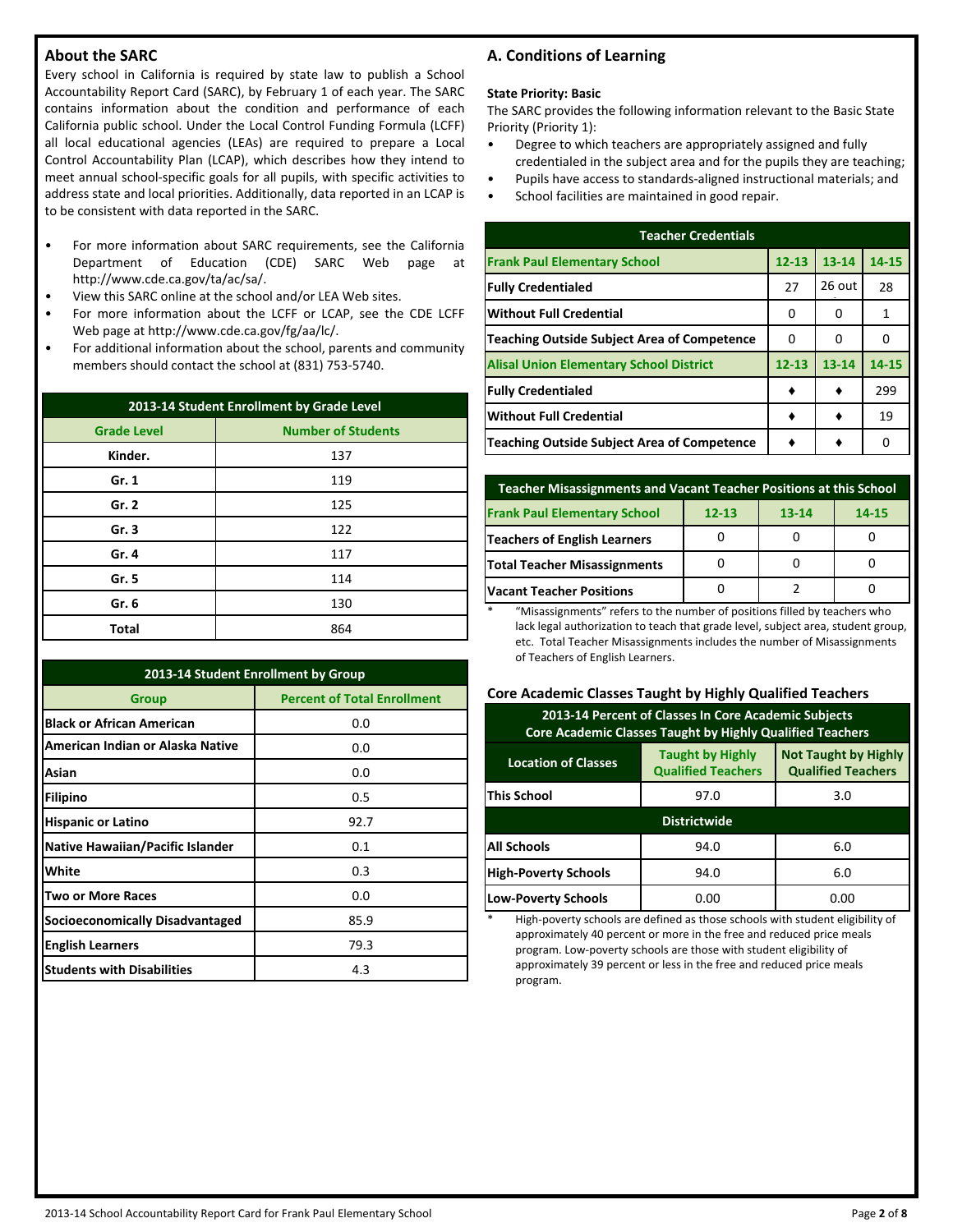# **Quality, Currency, Availability of Textbooks and Instructional Materials (School Year 2014-15)**

In order to support classroom professionals in teaching the Language Arts and Math Common Core State Standards, Engage NY curriculum, in both content areas is being recommended to fill gaps in the Treasures curriculum and those that have also been found in the Everyday Math curriculum.

Both Engage NY Language Arts and Math were piloted and feedback from teachers attested to the ability of these common core resources to meet the requirements of the new state standards and fill gaps in our current adoption materials.

## **In Language Arts:**

K-1-2 will continue to use Treasures to teach Foundational Skills and use the Engage NY Listening and Learning Domains to address the remaining standards.

3-6 will use Engage NY solely to teach all Language Arts standards.

Because Engage NY is not yet available in Spanish, Bilingual Transference classrooms will continue to use Tesoros and adapt it as needed to meet the common core state standards.

## **In Math:**

At K-6, teachers will use both the adopted Everyday Math curriculum and Engage NY Math, selecting one as their primary resource and the other as a secondary resource.

Bilingual Transference classrooms will be able to use the Engage NY Math because student materials have just recently become available.

| <b>Textbooks and Instructional Materials</b><br>Year and month in which data were collected: 2012 |     |                                                     |  |  |  |  |  |
|---------------------------------------------------------------------------------------------------|-----|-----------------------------------------------------|--|--|--|--|--|
| <b>Textbooks and Instructional Materials/Year of Adoption</b><br><b>Core Curriculum Area</b>      |     |                                                     |  |  |  |  |  |
| <b>Reading/Language Arts</b>                                                                      |     | McMillan / McGraw-Hill, Treasures-Adopted 2010      |  |  |  |  |  |
| The textbooks listed are from most recent adoption:                                               | Yes |                                                     |  |  |  |  |  |
| Percent of students lacking their own assigned textbook:                                          | 0   |                                                     |  |  |  |  |  |
| <b>Mathematics</b>                                                                                |     | McMillan / McGraw-Hill, Every Day Math-Adopted 2012 |  |  |  |  |  |
| The textbooks listed are from most recent adoption:                                               | Yes |                                                     |  |  |  |  |  |
| Percent of students lacking their own assigned textbook:                                          | 0   |                                                     |  |  |  |  |  |
| <b>Science</b>                                                                                    |     | Delta Foss- (Kinder-5th grades) - Adopted 2007      |  |  |  |  |  |
| The textbooks listed are from most recent adoption:                                               | Yes | McGraw-Hill- (6th grade) - Adopted 2006             |  |  |  |  |  |
| Percent of students lacking their own assigned textbook:                                          | 0   |                                                     |  |  |  |  |  |
| <b>History-Social Science</b>                                                                     |     | McGraw-Hill, Vistas- Adopted 2006                   |  |  |  |  |  |
| The textbooks listed are from most recent adoption:                                               | Yes |                                                     |  |  |  |  |  |
| Percent of students lacking their own assigned textbook:                                          | 0   |                                                     |  |  |  |  |  |

# **School Facility Conditions and Planned Improvements (Most Recent Year)**

Frank Paul School provides a safe and clean environment for learning. Our custodial staff consists of a lead day custodian and two evening custodians. Each classroom, restroom, and office is cleaned daily. District personnel maintain landscaping and provide other operational services. If the need arises, a work order is placed and repairs are made.

Frank Paul is a 28-year-old modular school. The school consists of 33 regular classrooms and three preschool classrooms. Our school has only three permanent buildings: our multipurpose room and two classrooms. Our multipurpose room serves as our cafeteria and events center.

| <b>School Facility Good Repair Status (Most Recent Year)</b><br>Year and month in which data were collected: September, 2014 |      |                      |                   |                                                                                               |  |  |
|------------------------------------------------------------------------------------------------------------------------------|------|----------------------|-------------------|-----------------------------------------------------------------------------------------------|--|--|
|                                                                                                                              |      | <b>Repair Status</b> |                   | <b>Repair Needed and</b>                                                                      |  |  |
| <b>System Inspected</b>                                                                                                      | Good | Fair                 | Poor              | <b>Action Taken or Planned</b>                                                                |  |  |
| <b>Systems:</b><br>Gas Leaks, Mechanical/HVAC, Sewer                                                                         | [X]  | $\Box$               | [ ]               |                                                                                               |  |  |
| Interior:<br><b>Interior Surfaces</b>                                                                                        | [X]  | i 1                  | [ ]               |                                                                                               |  |  |
| <b>Cleanliness:</b><br>Overall Cleanliness, Pest/ Vermin Infestation                                                         | [X]  | - 1                  | $\lceil \ \rceil$ |                                                                                               |  |  |
| Electrical:<br>Electrical                                                                                                    | [X]  | - 1                  | [ ]               |                                                                                               |  |  |
| <b>Restrooms/Fountains:</b><br>Restrooms, Sinks/Fountains                                                                    | [X]  | [ ]                  | $[\ ]$            | Restrooms need updating, a plan is being<br>created at district level to repair the<br>needs. |  |  |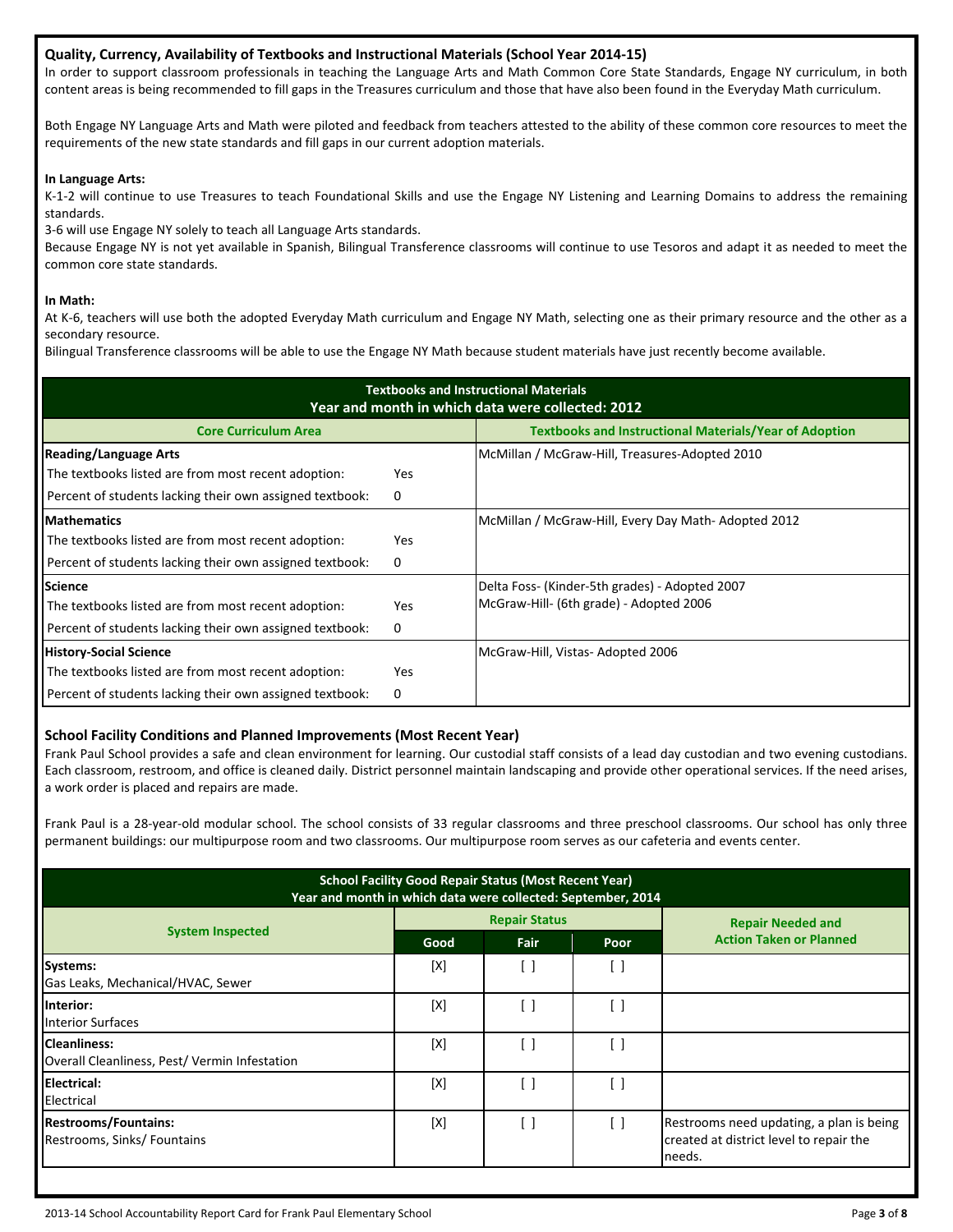| <b>School Facility Good Repair Status (Most Recent Year)</b><br>Year and month in which data were collected: September, 2014 |                  |      |                      |                      |                                                             |  |
|------------------------------------------------------------------------------------------------------------------------------|------------------|------|----------------------|----------------------|-------------------------------------------------------------|--|
|                                                                                                                              |                  |      | <b>Repair Status</b> |                      | <b>Repair Needed and</b>                                    |  |
| <b>System Inspected</b>                                                                                                      | Good             |      | Fair                 | Poor                 | <b>Action Taken or Planned</b>                              |  |
| Safety:<br>Fire Safety, Hazardous Materials                                                                                  | [X]              |      |                      | L.                   |                                                             |  |
| Structural:<br>Structural Damage, Roofs                                                                                      | [X]              |      |                      |                      |                                                             |  |
| External:<br>Playground/School Grounds, Windows/Doors/Gates/Fences                                                           | [X]              |      | [ ]                  |                      | We are scheduled to have our grounds<br>leveled and seeded. |  |
| <b>Overall Rating</b>                                                                                                        | <b>Exemplary</b> | Good | <b>Fair</b>          | Poor                 |                                                             |  |
|                                                                                                                              | [X]              |      |                      | $\ddot{\phantom{0}}$ |                                                             |  |

# **B. Pupil Outcomes**

## **State Priority: Pupil Achievement**

The SARC provides the following information relevant to the Pupil Achievement State Priority (Priority 4):

- Statewide assessments (i.e., California Assessment of Student Performance and Progress and its successor the Standardized Testing and Reporting Program);
- The Academic Performance Index; and
- The percentage of pupils who have successfully completed courses that satisfy the requirements for entrance to the University of California and the California State University, or career technical education sequences or programs of study.

| <b>CAASPP Results for All Students - Three-Year Comparison</b>                                             |                                                  |           |           |           |           |           |           |           |           |
|------------------------------------------------------------------------------------------------------------|--------------------------------------------------|-----------|-----------|-----------|-----------|-----------|-----------|-----------|-----------|
| <b>Percent of Students Scoring at Proficient or Advanced</b><br>(meeting or exceeding the state standards) |                                                  |           |           |           |           |           |           |           |           |
| <b>Subject</b>                                                                                             | <b>School</b><br><b>District</b><br><b>State</b> |           |           |           |           |           |           |           |           |
|                                                                                                            | $11 - 12$                                        | $12 - 13$ | $13 - 14$ | $11 - 12$ | $12 - 13$ | $13 - 14$ | $11 - 12$ | $12 - 13$ | $13 - 14$ |
| <b>Science</b>                                                                                             | 39                                               | 44        | 38        | 35        | 34        | 33        | 60        | 59        | 60        |

Science (grades 5, 8, and 10) assessments include California Standards Tests (CSTs), California Modified Assessment (CMA), and California Alternate Performance Assessment (CAPA). Scores are not shown when the number of students tested is ten or less, either because the number of students in this category is too small for statistical accuracy or to protect student privacy.

| <b>STAR Results for All Students - Three-Year Comparison</b> |                                                                                                            |           |           |           |           |              |           |           |           |
|--------------------------------------------------------------|------------------------------------------------------------------------------------------------------------|-----------|-----------|-----------|-----------|--------------|-----------|-----------|-----------|
|                                                              | <b>Percent of Students Scoring at Proficient or Advanced</b><br>(meeting or exceeding the state standards) |           |           |           |           |              |           |           |           |
| <b>Subject</b>                                               | <b>School</b><br><b>District</b>                                                                           |           |           |           |           | <b>State</b> |           |           |           |
|                                                              | $10 - 11$                                                                                                  | $11 - 12$ | $12 - 13$ | $10 - 11$ | $11 - 12$ | $12 - 13$    | $10 - 11$ | $11 - 12$ | $12 - 13$ |
| <b>IELA</b>                                                  | 32                                                                                                         | 35        | 42        | 34        | 39        | 40           | 54        | 56        | 55        |
| Math                                                         | 54                                                                                                         | 52        | 68        | 49        | 53        | 58           | 49        | 50        | 50        |
| <b>IHSS</b>                                                  |                                                                                                            |           |           | 25        | 25        | 30           | 48        | 49        | 49        |

STAR Program was last administered in 2012-13. Percentages are not calculated when the number of students tested is ten or less, either because the number of students in this category is too small for statistical accuracy or to protect student privacy.

| Academic Performance Index Ranks - Three-Year Comparison                                         |  |  |  |  |  |  |
|--------------------------------------------------------------------------------------------------|--|--|--|--|--|--|
| <b>API Rank</b><br>2012-13<br>2011-12<br>2010-11                                                 |  |  |  |  |  |  |
| <b>Statewide</b>                                                                                 |  |  |  |  |  |  |
| <b>Similar Schools</b>                                                                           |  |  |  |  |  |  |
| For 2014 and subsequent vears the statewide and similar schools ranks will no longer be produced |  |  |  |  |  |  |

and subsequent years, the statewide and similar schools ranks will no longer be produced.

| Grade | 2013-14 Percent of Students Meeting Fitness Standards                                                                                                                |          |        |  |  |  |
|-------|----------------------------------------------------------------------------------------------------------------------------------------------------------------------|----------|--------|--|--|--|
| Level | 4 of 6                                                                                                                                                               | $5$ of 6 | 6 of 6 |  |  |  |
|       |                                                                                                                                                                      | 16.4     |        |  |  |  |
|       | Dercentages are not calculated when the number of students tested is ten or less either because the number of students in this category is too small for statistical |          |        |  |  |  |

of students tested is ten or less, eit accuracy or to protect student privacy.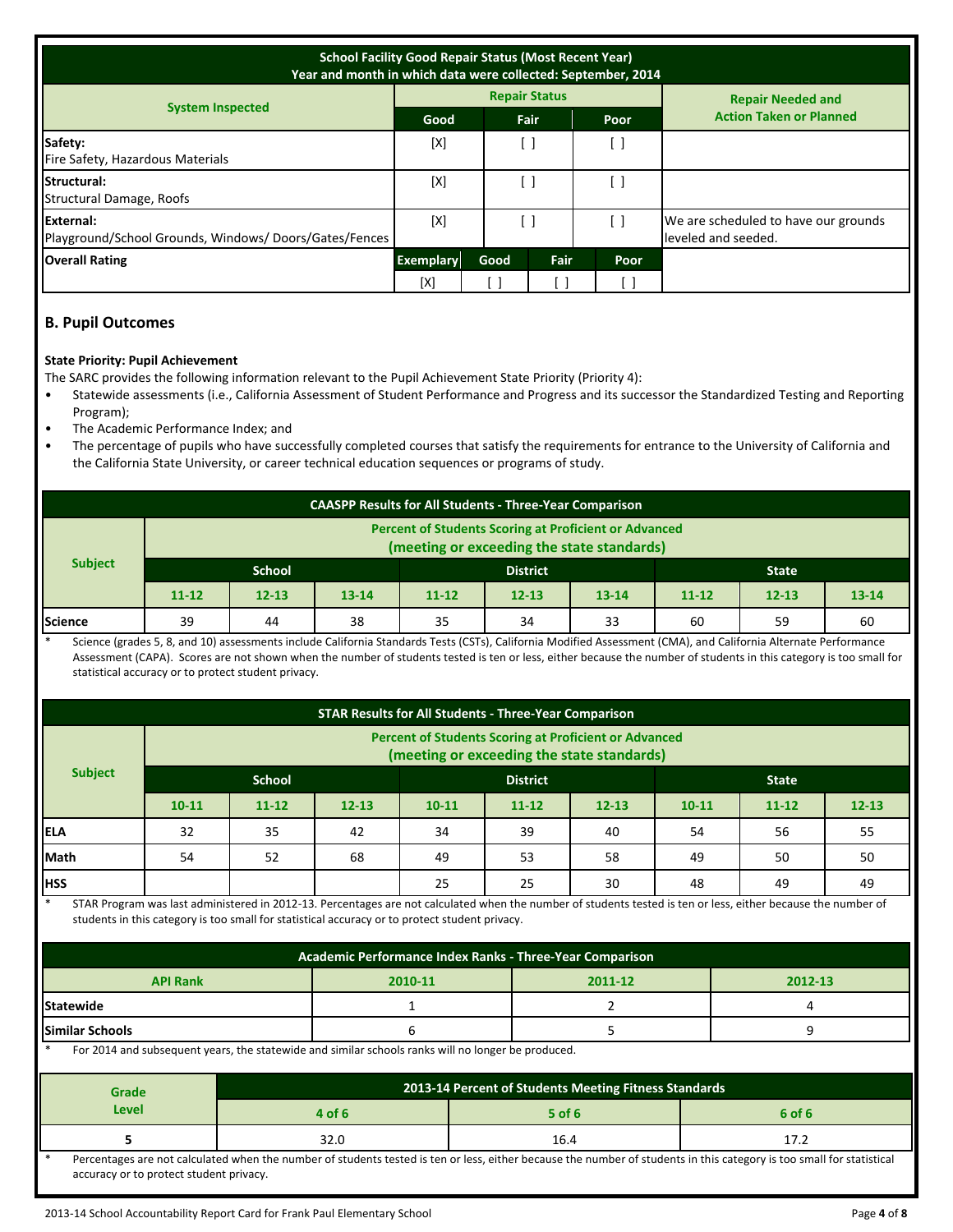| 2013-14 CAASPP Results by Student Group              |                                                                        |  |  |  |
|------------------------------------------------------|------------------------------------------------------------------------|--|--|--|
| <b>Group</b>                                         | <b>Percent of Students Scoring at</b><br><b>Proficient or Advanced</b> |  |  |  |
|                                                      | Science (grades 5, 8, and 10)                                          |  |  |  |
| <b>All Students in the LEA</b>                       | 33                                                                     |  |  |  |
| <b>All Student at the School</b>                     | 38                                                                     |  |  |  |
| Male                                                 | 39                                                                     |  |  |  |
| Female                                               | 36                                                                     |  |  |  |
| <b>Black or African American</b>                     |                                                                        |  |  |  |
| American Indian or Alaska Native                     |                                                                        |  |  |  |
| Asian                                                |                                                                        |  |  |  |
| <b>Filipino</b>                                      |                                                                        |  |  |  |
| <b>Hispanic or Latino</b>                            | 37                                                                     |  |  |  |
| Native Hawaiian/Pacific Islander                     |                                                                        |  |  |  |
| White                                                |                                                                        |  |  |  |
| <b>Two or More Races</b>                             |                                                                        |  |  |  |
| <b>Socioeconomically Disadvantaged</b>               | 35                                                                     |  |  |  |
| <b>English Learners</b>                              | 19                                                                     |  |  |  |
| <b>Students with Disabilities</b>                    |                                                                        |  |  |  |
| <b>Students Receiving Migrant Education Services</b> | 47                                                                     |  |  |  |

\* CAASPP includes science assessments (CSTs, CMA, and CAPA) in grades 5, 8, and 10. Scores are not shown when the number of students tested is ten or less, either because the number of students in this category is too small for statistical accuracy or to protect student privacy.

| API Growth by Student Group - Three-Year Comparison |                          |           |           |  |  |  |
|-----------------------------------------------------|--------------------------|-----------|-----------|--|--|--|
| <b>Group</b>                                        | <b>Actual API Change</b> |           |           |  |  |  |
|                                                     | $10 - 11$                | $11 - 12$ | $12 - 13$ |  |  |  |
| <b>All Students at the School</b>                   | 28                       | 8         | 52        |  |  |  |
| <b>Black or African American</b>                    |                          |           |           |  |  |  |
| American Indian or Alaska Native                    |                          |           |           |  |  |  |
| Asian                                               |                          |           |           |  |  |  |
| <b>Filipino</b>                                     |                          |           |           |  |  |  |
| <b>Hispanic or Latino</b>                           | 28                       | 10        | 52        |  |  |  |
| Native Hawaiian/Pacific Islander                    |                          |           |           |  |  |  |
| <b>White</b>                                        |                          |           |           |  |  |  |
| <b>Two or More Races</b>                            |                          |           |           |  |  |  |
| Socioeconomically Disadvantaged                     | 27                       | 8         | 53        |  |  |  |
| <b>English Learners</b>                             | 37                       | 7         | 48        |  |  |  |
| <b>Students with Disabilities</b>                   |                          |           |           |  |  |  |

\* "N/D" means that no data were available to the CDE or LEA to report. "B" means the school did not have a valid API Base and there is no Growth or target information. "C" means the school had significant demographic changes and there is no Growth or target information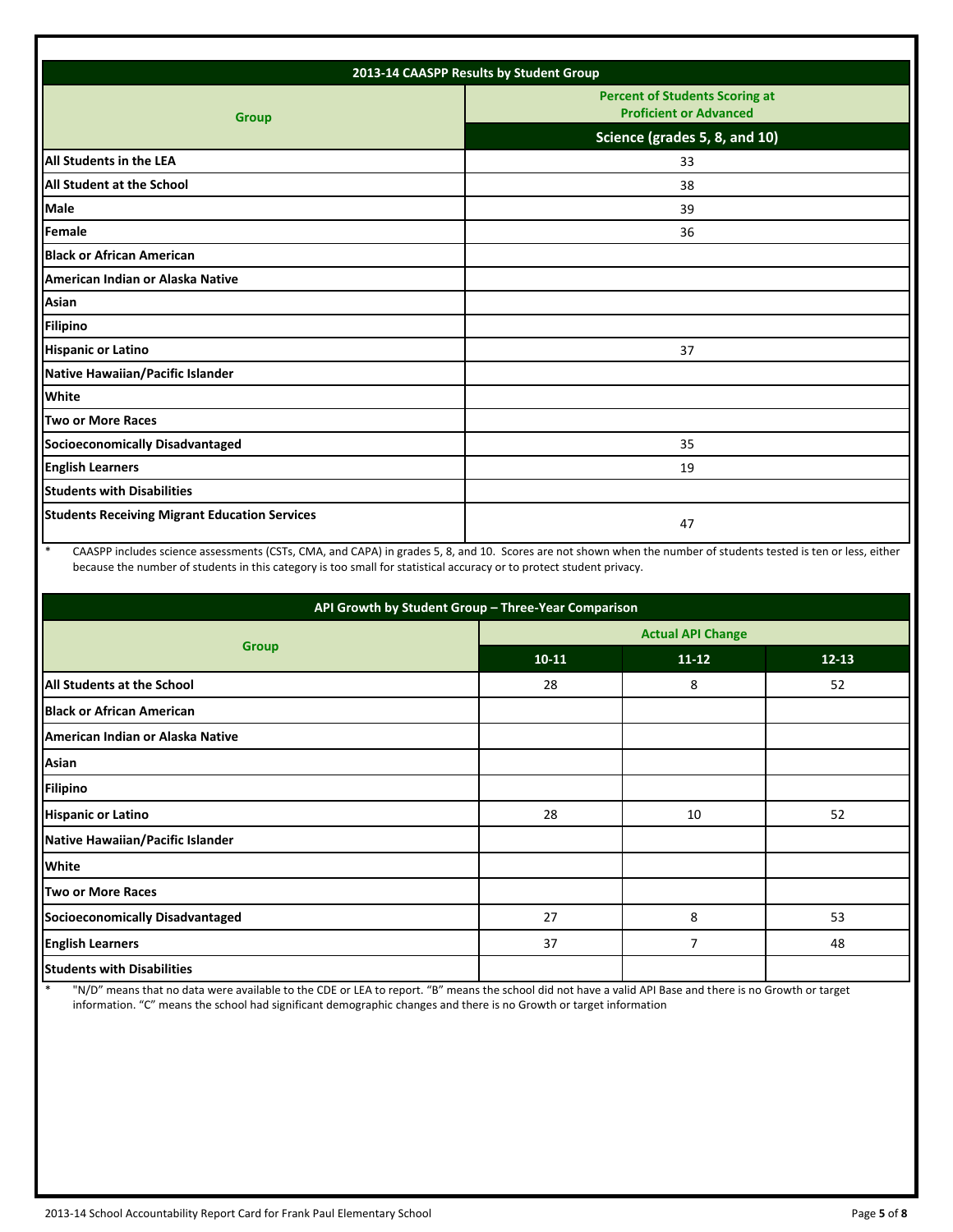# **C. Engagement**

#### **State Priority: Parental Involvement**

The SARC provides the following information relevant to the Parental Involvement State Priority (Priority 3):

• Efforts the school district makes to seek parent input in making decisions for the school district and each schoolsite.

#### **Opportunities for Parental Involvement**

Frank Paul encourages our parents to participate in several organizations and activities. The School Site Council works with the administration to help make organizational and financial decisions; Koffee Klatch meetings bring community organizations on campus to talk about their services and provide them as needed. The English Language Advisory Committee (ELAC) discusses issues pertinent to English Learners and makes decisions accordingly. District English Learner Advisory Committee (DELAC) members represent our English Learner issues at the district level and update our members at our site. Family Reading Nights provide ideas and activities that parents can use to help their children at home.

#### **State Priority: School Climate**

The SARC provides the following information relevant to the School Climate State Priority (Priority 6):

- Pupil suspension rates;
- Pupil expulsion rates; and
- Other local measures on the sense of safety.

#### **School Safety Plan**

Maintaining a safe and orderly campus is our main concern. Staff members monitor the school grounds before and after school, at recess, and at lunch time. Teachers regularly review the rules for safe and responsible behavior. Visitors must enter the school through the main office, sign in, and receive a visitor's badge.

Our School Safety Plan is revised annually. The plan includes procedures for emergencies, exit routes, roles and responsibilities for staff members, and inventories of emergency supplies. We share the plan with all staff members at a staff meeting. Students and staff practice fire and earthquake drills four times a year and lockdown procedures twice a year. In addition, we hold annual emergency preparedness trainings for staff.

| <b>Suspensions and Expulsions</b> |           |           |           |  |  |
|-----------------------------------|-----------|-----------|-----------|--|--|
| <b>School</b>                     | $11 - 12$ | $12 - 13$ | $13 - 14$ |  |  |
| <b>Suspensions Rate</b>           | 1.3       | 2.8       | 0.0       |  |  |
| <b>Expulsions Rate</b>            | 0.0       | 0.0       | 0.0       |  |  |
| <b>District</b>                   | $11 - 12$ | $12 - 13$ | $13 - 14$ |  |  |
| <b>Suspensions Rate</b>           | 0.7       | 2.1       | 1.9       |  |  |
| <b>Expulsions Rate</b>            | 0.0       | 0.0       | 0.0       |  |  |
| <b>State</b>                      | $11 - 12$ | $12 - 13$ | 13-14     |  |  |
| <b>Suspensions Rate</b>           | 5.7       | 5.1       | 4.4       |  |  |
| <b>Expulsions Rate</b>            | 0.1       | 0.1       | 0.1       |  |  |

The rate of suspensions and expulsions is calculated by dividing the total number of incidents by the total enrollment x 100.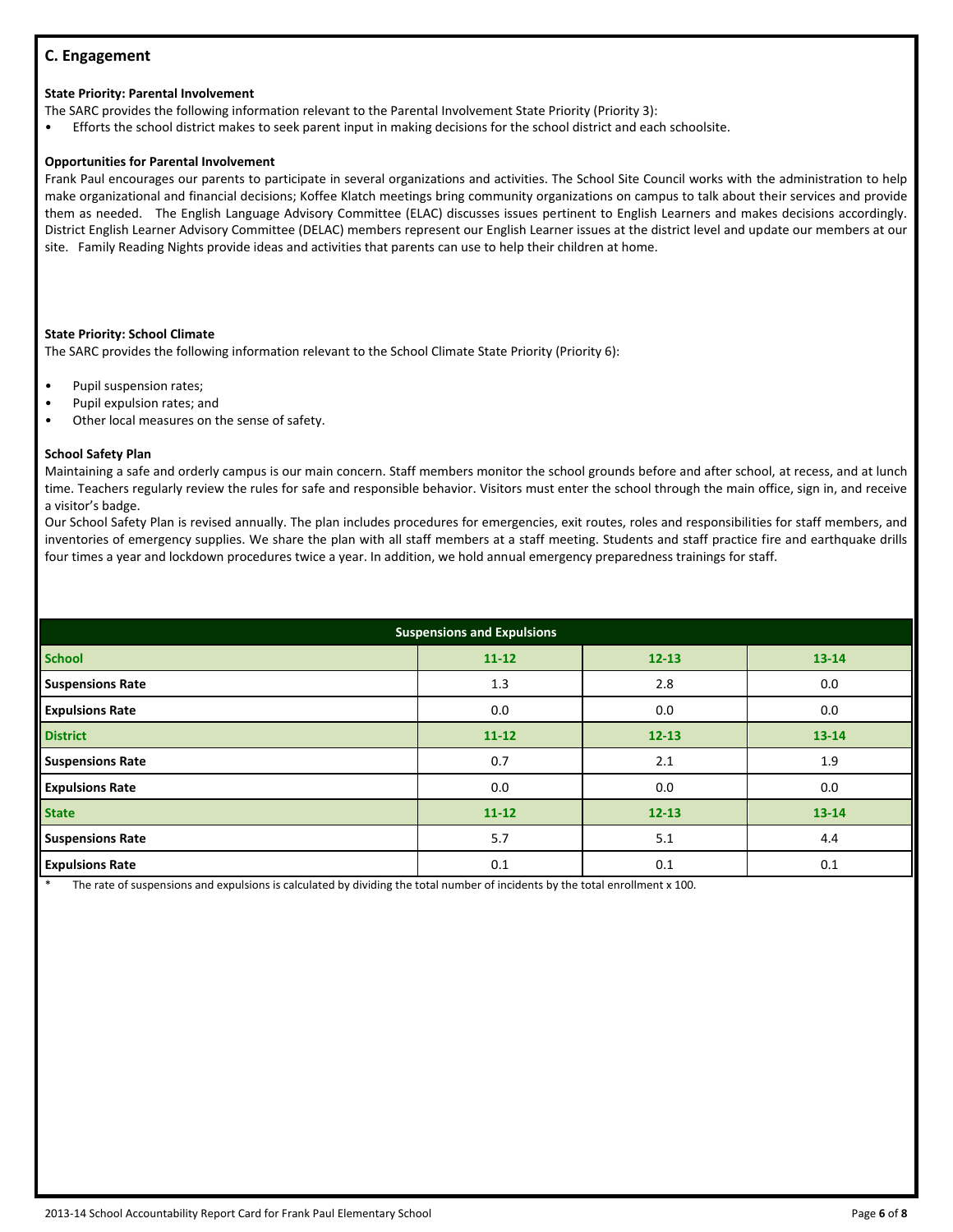# **D. Other SARC Information**

The information in this section is required to be in the SARC but is not included in the state priorities for LCFF.

| 2013-14 Adequate Yearly Progress Overall and by Criteria |               |                 |  |  |
|----------------------------------------------------------|---------------|-----------------|--|--|
| <b>AYP Criteria</b>                                      | <b>School</b> | <b>District</b> |  |  |
| <b>Made AYP Overall</b>                                  | Yes           | No              |  |  |
| <b>Met Participation Rate: English-Language Arts</b>     | Yes           | Yes             |  |  |
| <b>Met Participation Rate: Mathematics</b>               | Yes           | Yes             |  |  |
| Met Percent Proficient: English-Language Arts            | Yes           | No              |  |  |
| <b>Met Percent Proficient: Mathematics</b>               | Yes           | Yes             |  |  |
| <b>Met API Criteria</b>                                  | Yes           | Yes             |  |  |

| 2014-15 Federal Intervention Program                |                 |     |  |  |
|-----------------------------------------------------|-----------------|-----|--|--|
| <b>Indicator</b>                                    | <b>District</b> |     |  |  |
| <b>Program Improvement Status</b>                   | Yes             | Yes |  |  |
| <b>First Year of Program Improvement</b>            | 2005            |     |  |  |
| Year in Program Improvement                         | 3               |     |  |  |
| Number of Schools Currently in Program Improvement  | 10              |     |  |  |
| Percent of Schools Currently in Program Improvement | 83.3            |     |  |  |

DW (determination waiver) indicates that the PI status of the school was carried over from the prior year in accordance with the flexibility granted through the federal waiver process.

| <b>Academic Counselors and Other Support Staff at this School</b> |    |  |  |  |
|-------------------------------------------------------------------|----|--|--|--|
| <b>Number of Full-Time Equivalent (FTE)</b>                       |    |  |  |  |
| <b>Academic Counselor</b>                                         | 0  |  |  |  |
| <b>Counselor (Social/Behavioral or Career Development)</b>        | 1  |  |  |  |
| Library Media Teacher (Librarian)                                 | 1  |  |  |  |
| Library Media Services Staff (Paraprofessional)                   | .5 |  |  |  |
| Psychologist                                                      | .5 |  |  |  |
| <b>Social Worker</b>                                              | 0  |  |  |  |
| <b>Nurse</b>                                                      | n  |  |  |  |
| Speech/Language/Hearing Specialist                                | .5 |  |  |  |
| <b>Resource Specialist</b>                                        |    |  |  |  |
| <b>Instructional Coach</b>                                        |    |  |  |  |
| <b>Average Number of Students per Staff Member</b>                |    |  |  |  |
| <b>Academic Counselor</b>                                         |    |  |  |  |

One Full Time Equivalent (FTE) equals one staff member working full time; one FTE could also represent two staff members who each work 50 percent

of full time.

| <b>Average Class Size and Class Size Distribution</b> |  |  |
|-------------------------------------------------------|--|--|
|                                                       |  |  |

|         | <b>Average Class Size</b> |    |    |          | <b>Number of Classrooms*</b> |       |    |       |                |                |    |                |
|---------|---------------------------|----|----|----------|------------------------------|-------|----|-------|----------------|----------------|----|----------------|
|         |                           |    |    | $1 - 20$ |                              | 21-32 |    | $33+$ |                |                |    |                |
| Grade   | 12                        | 13 | 14 | 12       | 13                           | 14    | 12 | 13    | 14             | 12             | 13 | 14             |
| Kinder. | 29.5                      | 29 | 27 | 0        | 0                            | 0     | 4  | 4     | 5              | 0              | 0  | $\Omega$       |
| Gr. 1   | 27.8                      | 30 | 30 | 0        | 0                            | 0     | 5  | 4     | 4              | 0              | 0  | 0              |
| Gr. 2   | 26.8                      | 25 | 25 | 0        | 0                            | 0     | 4  | 4     | 5              | 0              | 0  | 0              |
| Gr. 3   | 26.2                      | 26 | 31 | 1        | 0                            | 0     | 4  | 4     | 4              | 0              | 0  | $\mathbf 0$    |
| Gr. 4   | 31.5                      | 25 | 29 | 0        | 0                            | 0     | 4  | 4     | 4              | 0              | 0  | 0              |
| Gr. 5   | 32.7                      | 32 | 29 | 0        | 0                            | 0     | 2  | 1     | 4              | 1              | 3  | 0              |
| Gr. 6   | 33.3                      | 30 | 33 | 0        | 0                            | 0     | 1  | 3     | $\overline{2}$ | $\overline{2}$ | 0  | $\overline{2}$ |

Number of classes indicates how many classrooms fall into each size category (a range of total students per classroom). At the secondary school level, this information is reported by subject area rather than grade level.

| FY 2012-13 Teacher and Administrative Salaries |                                  |                                                                  |  |  |  |
|------------------------------------------------|----------------------------------|------------------------------------------------------------------|--|--|--|
| <b>Category</b>                                | <b>District</b><br><b>Amount</b> | <b>State Average for</b><br><b>Districts In Same</b><br>Category |  |  |  |
| <b>Beginning Teacher Salary</b>                | \$37,743                         | \$41,507                                                         |  |  |  |
| <b>Mid-Range Teacher Salary</b>                | \$61,371                         | \$67,890                                                         |  |  |  |
| <b>Highest Teacher Salary</b>                  | \$84,569                         | \$86,174                                                         |  |  |  |
| <b>Average Principal Salary (ES)</b>           | \$96,789                         | \$109,131                                                        |  |  |  |
| <b>Average Principal Salary (MS)</b>           | \$0                              | \$111,937                                                        |  |  |  |
| <b>Average Principal Salary (HS)</b>           | \$0                              | \$109,837                                                        |  |  |  |
| <b>Superintendent Salary</b>                   | \$179,000                        | \$185,462                                                        |  |  |  |
| <b>Percent of District Budget</b>              |                                  |                                                                  |  |  |  |
| <b>Teacher Salaries</b>                        | 36                               | 42                                                               |  |  |  |
| <b>Administrative Salaries</b>                 | 5                                | 6                                                                |  |  |  |

For detailed information on salaries, see the CDE Certificated Salaries & Benefits webpage at www.cde.ca.gov/ds/fd/cs/.

| FY 2012-13 Expenditures Per Pupil and School Site Teacher Salaries |                               |       |         |          |  |
|--------------------------------------------------------------------|-------------------------------|-------|---------|----------|--|
|                                                                    | <b>Average Teacher Salary</b> |       |         |          |  |
| <b>Level</b>                                                       |                               |       |         |          |  |
| <b>School Site</b>                                                 | \$4,250                       | \$700 | \$3,550 | \$59,350 |  |
| <b>District</b>                                                    |                               |       | \$5,459 | \$64,853 |  |
| <b>State</b>                                                       |                               |       | \$4,690 | \$70,788 |  |
| <b>Percent Difference: School Site/District</b>                    |                               |       | $-35.0$ | $-8.5$   |  |
| Percent Difference: School Site/ State                             |                               |       | $-24.3$ | $-16.2$  |  |